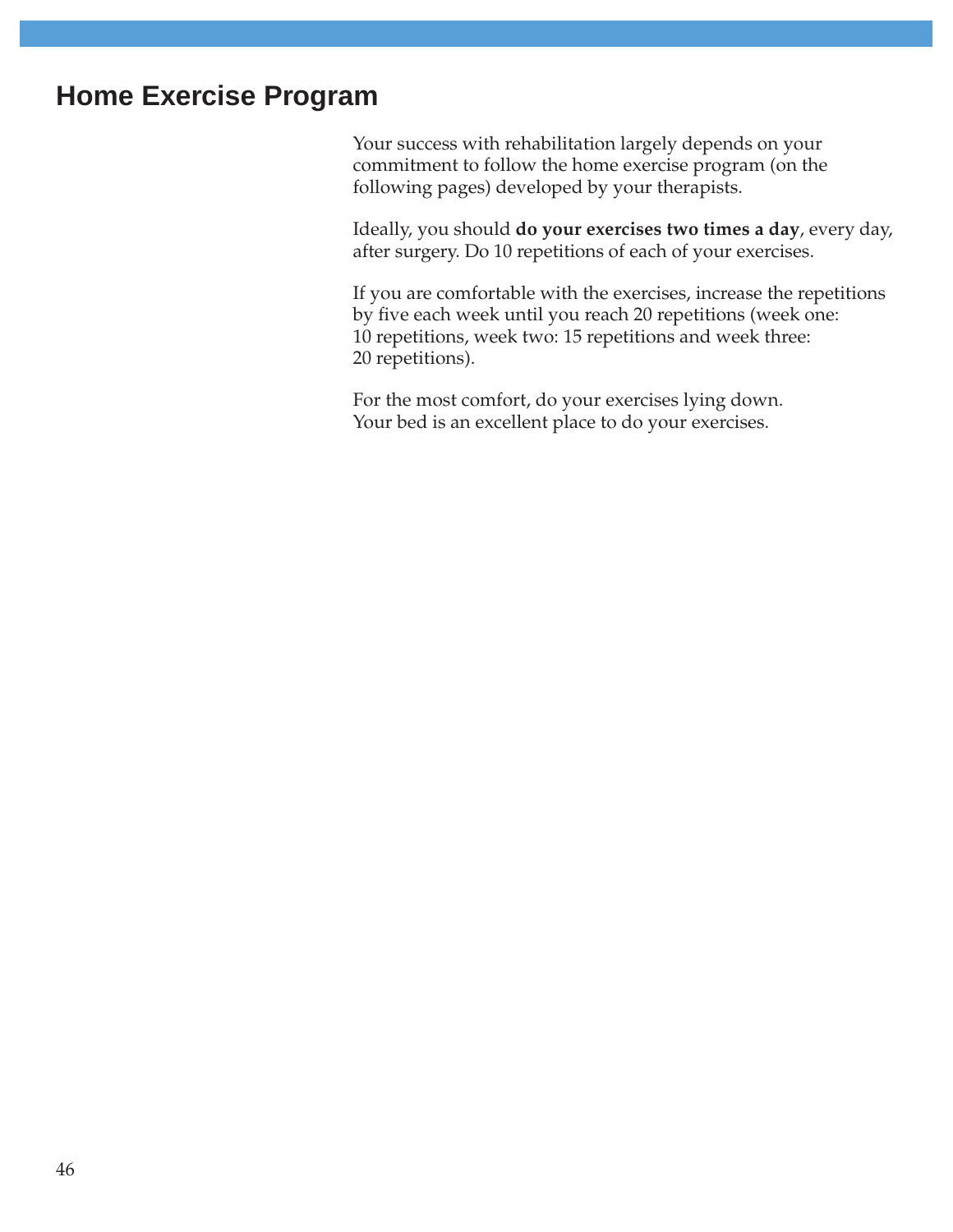

# **Exercises — after surgery**

#### **Ankle pumps**

 Pump your feet up and down by pulling your feet up toward you, then pushing your feet down away from you.



#### **Thigh squeezes (quadriceps sets)**

Tighten the muscles on the top of your thigh by pushing the back of your knee down into the bed. Hold for 5 seconds and relax.



### **Buttocks squeezes (gluteal sets)**

Tighten your buttocks muscles by squeezing the muscles together. Hold for 5 seconds and relax.



## **Abdominal sets**

Tighten your stomach muscles by pulling your belly button in toward your spine. Do not move your spine. Hold for 5 seconds.



Drawings © Allina Health System

#### **Sitting nerve floss**

Sit on a sturdy chair. Straighten your knee as much as you can without pain. Bend your ankle up, pulling your toes toward you. Then bend your ankle down, pointing your toes away from you. Repeat with the opposite leg.

**Important:** This exercise should only be done if instructed by your surgeon. It should not be painful. If you feel pain or a pulling sensation, do not straighten your knee as much. Work toward straightening your knee more each time you do the exercise.